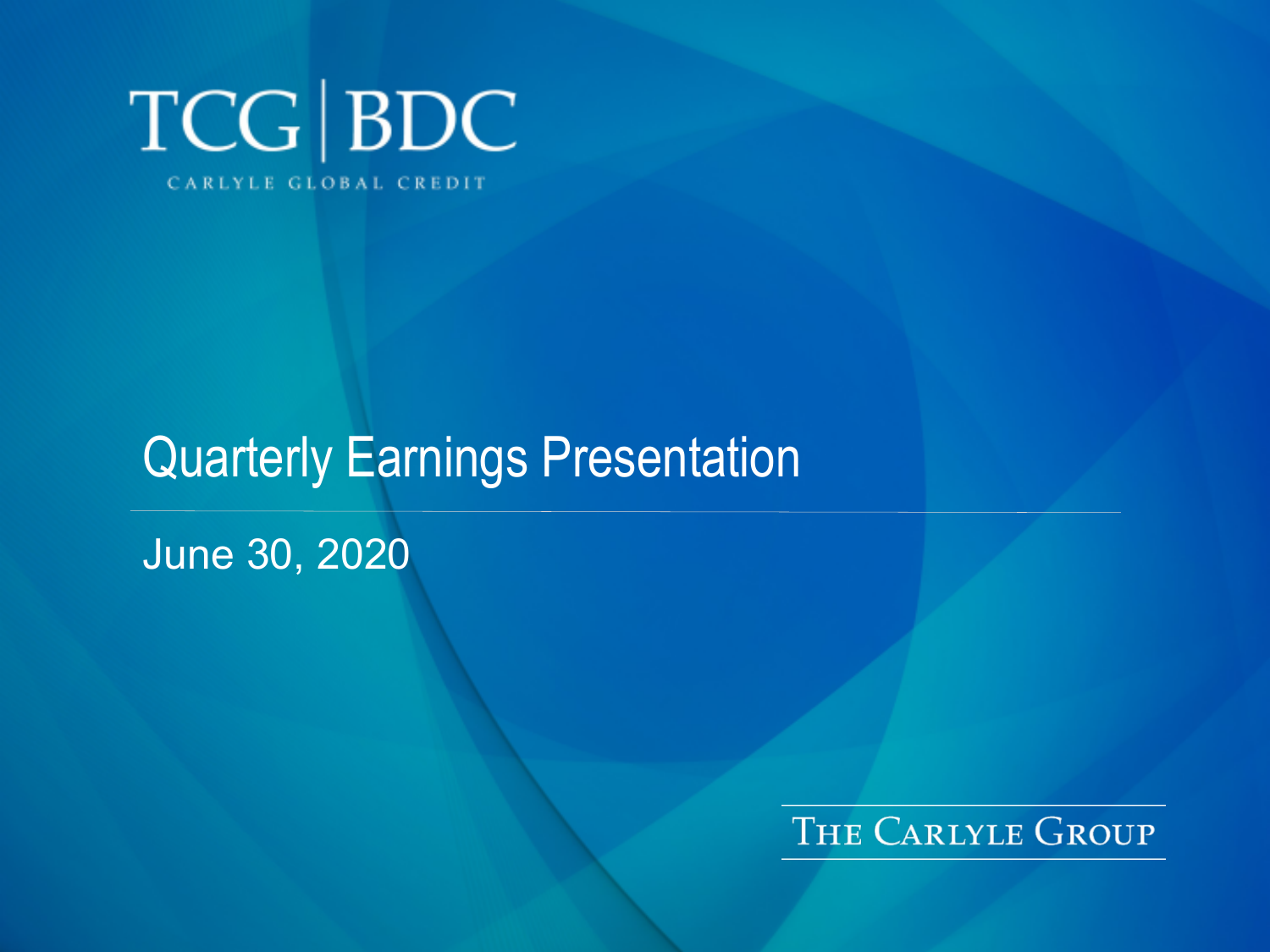#### Disclaimer and Forward-Looking Statements

This presentation (the "Presentation") has been prepared by TCG BDC, Inc. (together with its consolidated subsidiaries, "we," "us," "our," "TCG BDC" or the "Company") (NASDAQ: CGBD) and may only be used for informational purposes only. This Presentation should be viewed in conjunction with the earnings conference call of the Company held on August 5, 2020 and the Company's Quarterly Report on Form 10-Q for the period ended June 30, 2020. The information contained herein may not be used, reproduced, referenced, quoted, linked by website, or distributed to others, in whole or in part, except as agreed in writing by the Company.

This Presentation does not constitute a prospectus and should under no circumstances be understood as an offer to sell or the solicitation of an offer to buy our common stock or any other securities nor will there be any sale of the common stock or any other securities in any state or jurisdiction in which such offer, solicitation or sale would be unlawful prior to the registration or qualification under the securities laws of such state or jurisdiction.

This Presentation provides limited information regarding the Company and is not intended to be taken by, and should not be taken by, any individual recipient as investment advice, a recommendation to buy, hold or sell, or an offer to sell or a solicitation of offers to purchase, our common stock or any other securities that may be issued by the Company, or as legal, accounting or tax advice. An investment in securities of the type described herein presents certain risks.

This Presentation may contain forward-looking statements that involve substantial risks and uncertainties, including the impact of COVID-19 on the business. You can identify these statements by the use of forward-looking terminology such as "anticipates," "believes," "expects," "intends," "will," "should," "may," "plans," "continue," "believes," "seeks," "estimates," "would," "could," "targets," "projects," "outlook," "potential," "predicts" and variations of these words and similar expressions to identify forward-looking statements, although not all forward-looking statements include these words. You should read statements that contain these words carefully because they discuss our plans, strategies, prospects and expectations concerning our business, operating results, financial condition and other similar matters. We believe that it is important to communicate our future expectations to our investors. There may be events in the future, however, that we are not able to predict accurately or control. You should not place undue reliance on these forward-looking statements, which speak only as of the date on which we make them. Factors or events that could cause our actual results to differ, possibly materially from our expectations, include, but are not limited to, the risks, uncertainties and other factors we identify in the sections entitled "Risk Factors" and "Cautionary Statement Regarding Forward-Looking Statements" in filings we make with the Securities and Exchange Commission (the "SEC"), and it is not possible for us to predict or identify all of them. We undertake no obligation to update or revise publicly any forward-looking statements, whether as a result of new information, future events or otherwise, except as required by law.

Information throughout the Presentation provided by sources other than the Company (including information relating to portfolio companies) has not been independently verified and, accordingly, the Company makes no representation or warranty in respect of this information.

The following slides contain summaries of certain financial and statistical information about the Company. The information contained in this Presentation is summary information that is intended to be considered in the context of our SEC filings and other public announcements that we may make, by press release or otherwise, from time to time. We undertake no duty or obligation to publicly update or revise the information contained in this Presentation.

TCG BDC is managed by Carlyle Global Credit Investment Management L.L.C. (the "Investment Adviser"), an SEC-registered investment adviser and a wholly owned subsidiary of The Carlyle Group Inc. (together with its affiliates, "Carlyle").

This Presentation contains information about the Company and certain of its affiliates and includes the Company's historical performance. You should not view information related to the past performance of the Company as indicative of the Company's future results, the achievement of which is dependent on many factors, many of which are beyond the control of the Company and the Investment Adviser and cannot be assured. There can be no assurances that future dividends will match or exceed historical rates or will be paid at all. Further, an investment in the Company is discrete from, and does not represent an interest in, any other Carlyle entity. Nothing contained herein shall be relied upon as a promise or representation whether as to the past or future performance of the Company or any other Carlyle entity.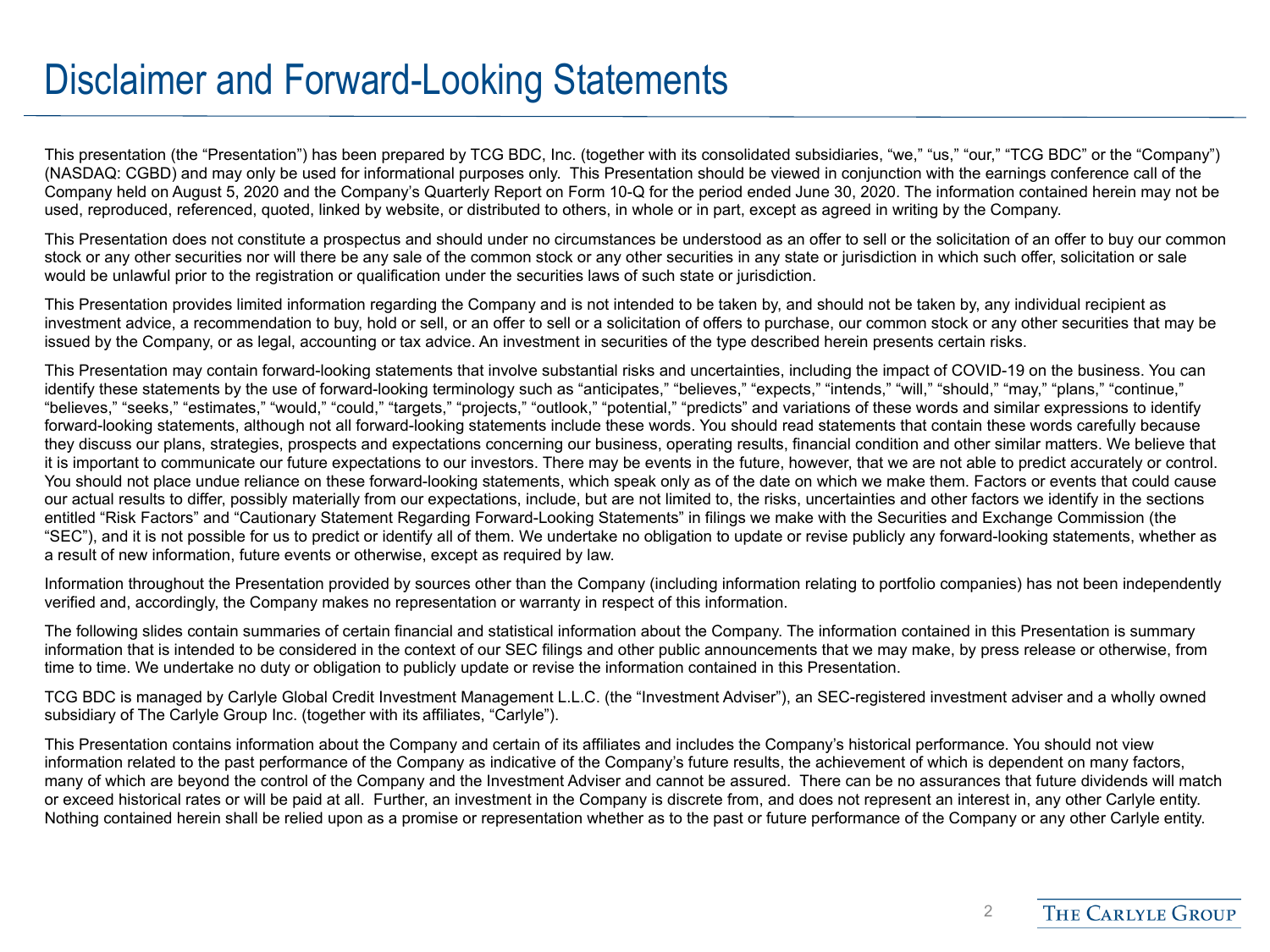### TCG BDC Highlights

| <b>TCG BDC</b><br><b>Overview</b>                 | Middle-market lending focused BDC externally managed by The Carlyle Group <sup>(1)</sup><br>Current market capitalization of \$464 million <sup>(2)</sup> (NASDAQ listed; ticker: CGBD)<br>Track record of consistent dividend delivery to shareholders – LTM dividend yield on quarter-end<br>net asset value ("NAV") of 11.2%                           |
|---------------------------------------------------|-----------------------------------------------------------------------------------------------------------------------------------------------------------------------------------------------------------------------------------------------------------------------------------------------------------------------------------------------------------|
| Investment<br><b>Strategy</b>                     | Directly originate private credit investments, with a focus on U.S. private equity finance<br>Maintain appropriately diversified, defensively oriented portfolio of primarily senior secured debt<br>instruments<br>Utilize Carlyle's extensive platform resources to generate differentiated results for TCG BDC<br>shareholders                         |
| <b>Benefits of</b><br>Carlyle                     | Founded in 1987, Carlyle is a leading global investment firm with \$221bn of AUM<br>Carlyle's Global Credit segment, with \$50bn of AUM, has a 20-year track record of successful credit<br>investing<br>Carlyle's broad capabilities, scaled capital base and depth of expertise create sustainable<br>competitive advantages across market environments |
| <b>Defensively</b><br><b>Positioned Portfolio</b> | Well-diversified by issuer and industry: top 10 borrowers and top 3 industries 23% and 26% of<br>exposure, respectively<br>Heavy portfolio tilt to 1st lien loans: historically 70% of portfolio, of which, >90% contain a financial<br>covenant $(3)$<br>Approximately half the exposure of broader markets to cyclical industries                       |

3

THE CARLYLE GROUP

Source: The Carlyle Group Inc. As of June 30, 2020 unless otherwise stated.<br>(1) TCG BDC is externally managed by the Investment Adviser, which is a wholly-owned subsidiary of The Carlyle Group Inc. (2) As of August 3, 2020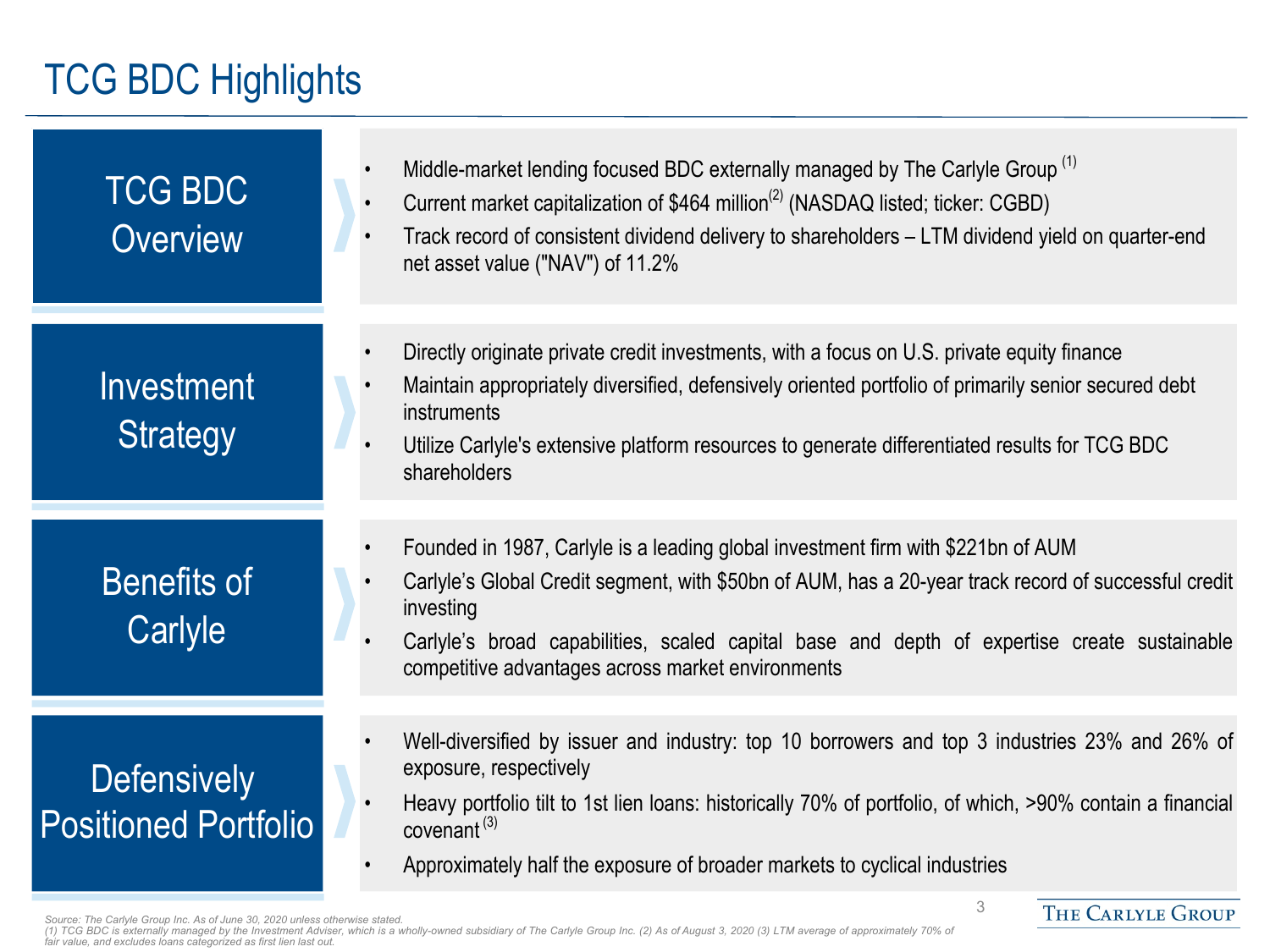#### Stock and Dividend Information



Note: Historical dividend data for dividends declared prior to the period shown are available on the Company's website at tcgbdc.com. There can be no assurance that the Company will continue *to achieve comparable results.* 

*(1) Last-twelve-month ("LTM ") dividend yield is calculated by dividing the sum of the declared dividends for the most recent four quarters by the ending net asset value. (2) As of August 3, 2020 (3) Based on fair value, and excludes loans categorized as first lien last out.* 

#### THE CARLYLE GROUP  $\Delta$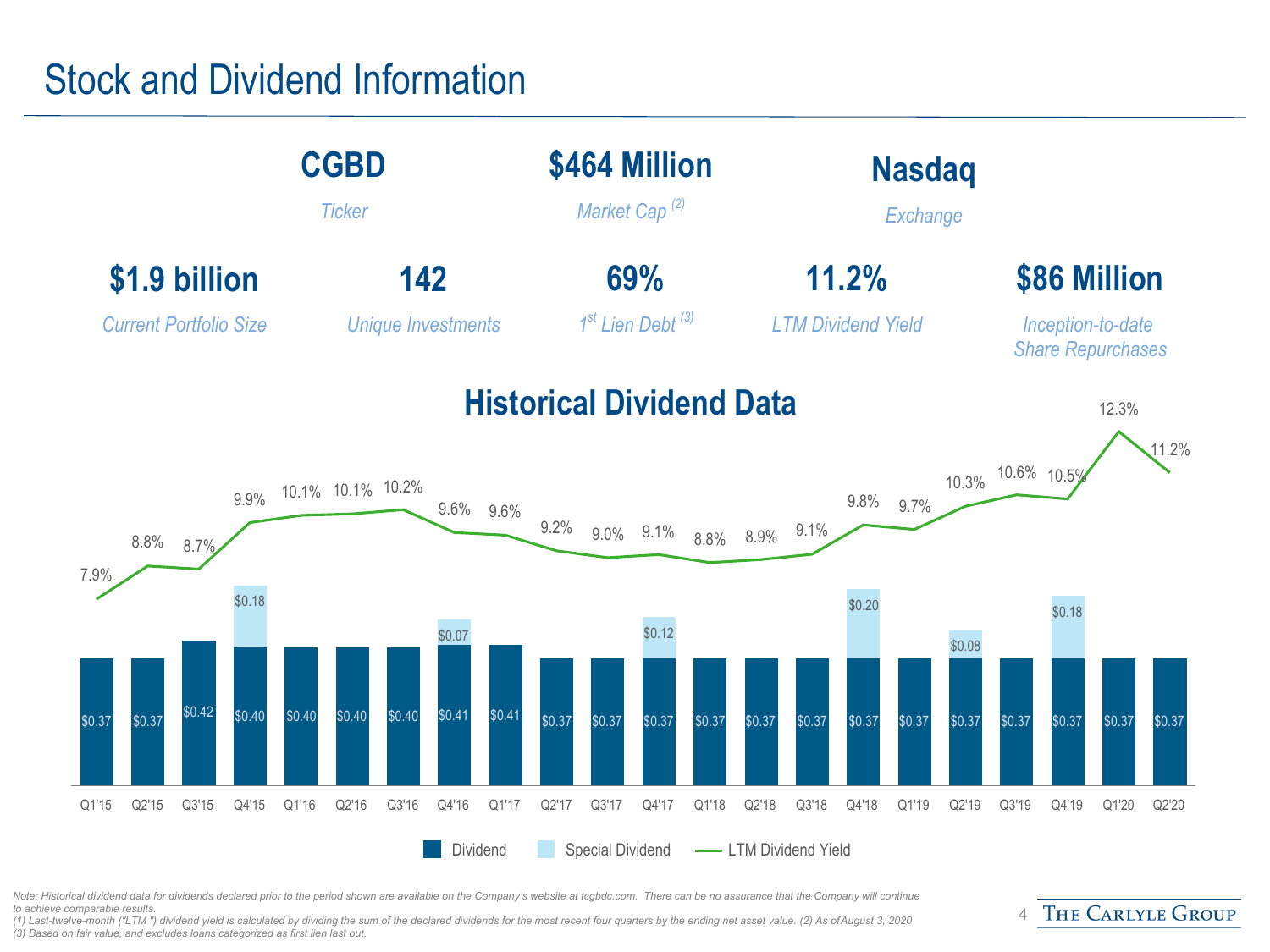#### Q2 2020 Quarterly Results

2<sup>nd</sup> Quarter **Results** 

Portfolio & Investment **Activity** 

Dividend & **Capital Activity** 

- Net investment income per common share, net of the preferred dividend, was \$0.38, exceeding the regular \$0.37 quarterly dividend despite the volatile market environment
- Net realized and unrealized gains totaled \$34 million, or approximately \$0.61 per common share
- NAV per common share increased 4.4% to \$14.80 (from \$14.18 last quarter), driven principally by the mark-to-market impact of tightening yields
- Total investments at fair value stood at \$1.9 billion, as compared to \$2.0 billion last quarter
- In an undeniably difficult environment, underlying borrower performance exceeded expectations on strong cost containment and liquidity preservation actions by management teams
- New fundings, a combination of pre- and post-COVD commitments, totaled \$63 million with a yield of 7.52%
- Repayment/sale activity totaled \$264 million with a yield of 7.65%, largely driven by asset sale activities in April
- Market conditions improved in the second quarter for new originations, including higher yields, lower leverage and improved documentation
- Paid Q2 regular dividend of \$0.37 per common share, resulting in a LTM dividend yield of 11.2% based on quarter-end NAV
- Declared Q3 dividend at new regular level of \$0.32 per common share, plus a special \$0.05 dividend per common share
- Reestablished leverage comfortably within target range, aided by proactive balance sheet management and recovery in valuations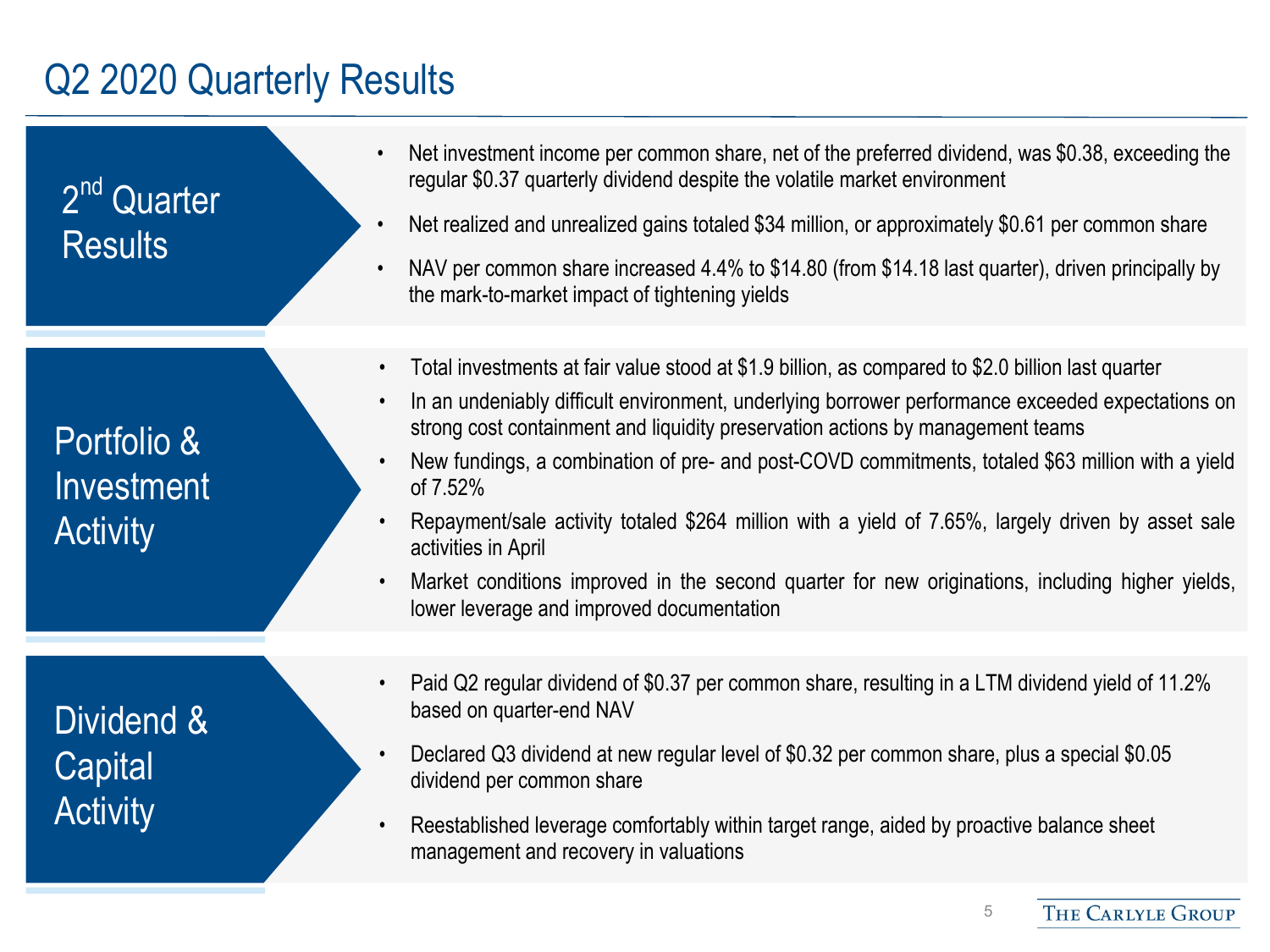## Portfolio Highlights

| Total Investments and Commitments (\$mm)          | \$2,025    |
|---------------------------------------------------|------------|
| Unfunded Commitments <sup>(1)</sup> (\$mm)        | \$118      |
| Investments at Fair Value (\$mm)                  | \$1,908    |
| Yield of Debt Investments at Cost $(2)$ (%)       | 7.34%      |
| Yield of Debt Investments at Fair Value $(2)$ (%) | 7.90%      |
| Number of Investments                             | 142        |
| Number of Portfolio Companies                     | 111        |
| Floating / Fixed $(3)$ (%)                        | 99.1%/0.9% |



#### **Portfolio Composition (1) Key Statistics (1)**

#### *Diversification by Borrower*



Credit Fund

11%

Beverage, Food &

Tobacco

4%

Hotel, Gaming &

Leisure

 $4%$ 

6

Software

6%

 $7%$ 

Banking, Finance,

Insurance & Real Estate

6%

Aerospace & Defense  $6%$ 

**THE CARLYLE GROUP** 

*(1) Excludes the Company's commitments to fund capital to Middle Market Credit Fund, LLC ("Credit Fund"), which is not consolidated with the Company. (2) Weighted average yields of the debt investments include the effect of accretion of discounts and amortization of premiums and are based on interest rates as of period end. Actual yields earned over the life of each investment could differ materially from the yields presented above. Weighted average yields for TCG BDC do not include TCG BDC's investment in Credit Fund. (3) % of fair value of first and second lien debt.*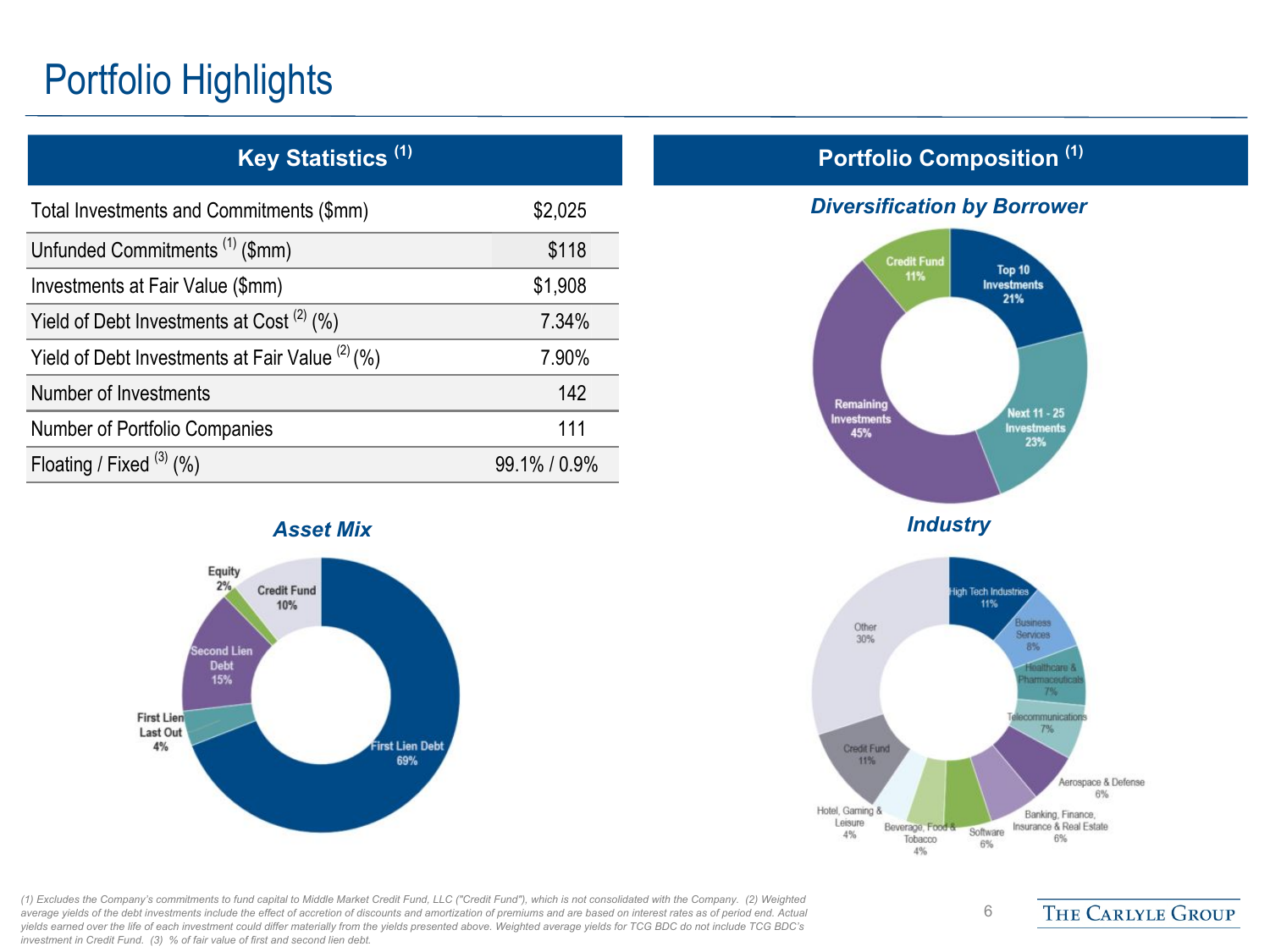## Financial Performance Summary

| (Dollar amounts in thousands, except per share data)                          | Q2 2019     | Q3 2019     | Q4 2019     | Q1 2020     | Q2 2020     |
|-------------------------------------------------------------------------------|-------------|-------------|-------------|-------------|-------------|
| Net Asset Value Per Common Share                                              |             |             |             |             |             |
| Net Investment Income Per Common Share <sup>(1)</sup>                         | \$0.46      | \$0.45      | \$0.43      | \$0.42      | \$0.38      |
| Net Realized & Unrealized Gain (Loss) Per Common Share                        | (0.29)      | (0.60)      | 0.02        | (2.57)      | 0.61        |
| Net Income (Loss) Per Common Share                                            | 0.16        | (0.15)      | 0.46        | (2.15)      | 1.00        |
| Dividends Paid Per Common Share                                               | 0.45        | 0.37        | 0.55        | 0.37        | 0.37        |
| Impact of Share Repurchases Per Common Share                                  | 0.04        | 0.04        | 0.06        | 0.14        |             |
| <b>Net Asset Value Per Common Share</b>                                       | \$17.06     | \$16.58     | \$16.56     | \$14.18     | \$14.80     |
| Common Shares Outstanding (in thousands)                                      |             |             |             |             |             |
| Weighted Average Common Shares Outstanding for the Period                     | 60,596      | 59,588      | 58,785      | 59,588      | 56,309      |
| Common Shares Outstanding at End of Period                                    | 60,182      | 59,013      | 57,764      | 56,309      | 56,309      |
| Portfolio Highlights                                                          |             |             |             |             |             |
| <b>Total Fair Value of Investments</b>                                        | \$2,075,614 | \$2,126,688 | \$2,123,964 | \$2,024,277 | \$1,907,555 |
| Number of Portfolio Companies                                                 | 106         | 110         | 112         | 110         | 111         |
| Average Size of Investment in Portfolio Company (Notional) <sup>(2)</sup>     | \$20,563    | \$20,828    | \$19,848    | \$20,337    | \$18,380    |
| Weighted Average all-in Yield on Investments at Amortized Cost <sup>(3)</sup> | 8.97%       | 8.88%       | 8.22%       | 7.74%       | 7.34%       |
| Weighted Average all-in Yield on Investments at Fair Value (3)                | 9.32%       | 9.33%       | 8.50%       | 8.56%       | 7.90%       |
| Debt to Equity                                                                |             |             |             |             |             |
| Net Assets                                                                    | \$1,026,592 | \$978,601   | \$956,471   | \$798,534   | \$883,304   |
| Debt                                                                          | \$1,095,563 | \$1,202,739 | \$1,177,832 | \$1,262,960 | \$1,035,799 |
| <b>Debt to Equity at Quarter End</b>                                          | 1.07x       | 1.23x       | 1.23x       | 1.58x       | 1.17x       |
| Statutory Debt To Equity at Quarter End (4)                                   | 1.07x       | 1.23x       | 1.23x       | 1.58x       | 1.31x       |

Note: The net asset value per common share and dividends declared per common share are based on the common shares outstanding at each respective quarter-end. Net investment *income per common share and net change in realized and unrealized gain (loss) per common share are based on the weighted average number of common shares outstanding for the*  period. (1) Net of the preferred dividend. (2) Excludes equity investments. (3) Weighted average yields include the effect of accretion of discounts and amortization of premiums and are *based on interest rates as of each respective period end. Actual yields earned over the life of each investment could differ materially from the yields presented above. (4) Reflects cumulative convertible preferred securities as debt. These securities are considered "senior securities" for the purposes of calculating asset coverage pursuant to the Investment Company Act.*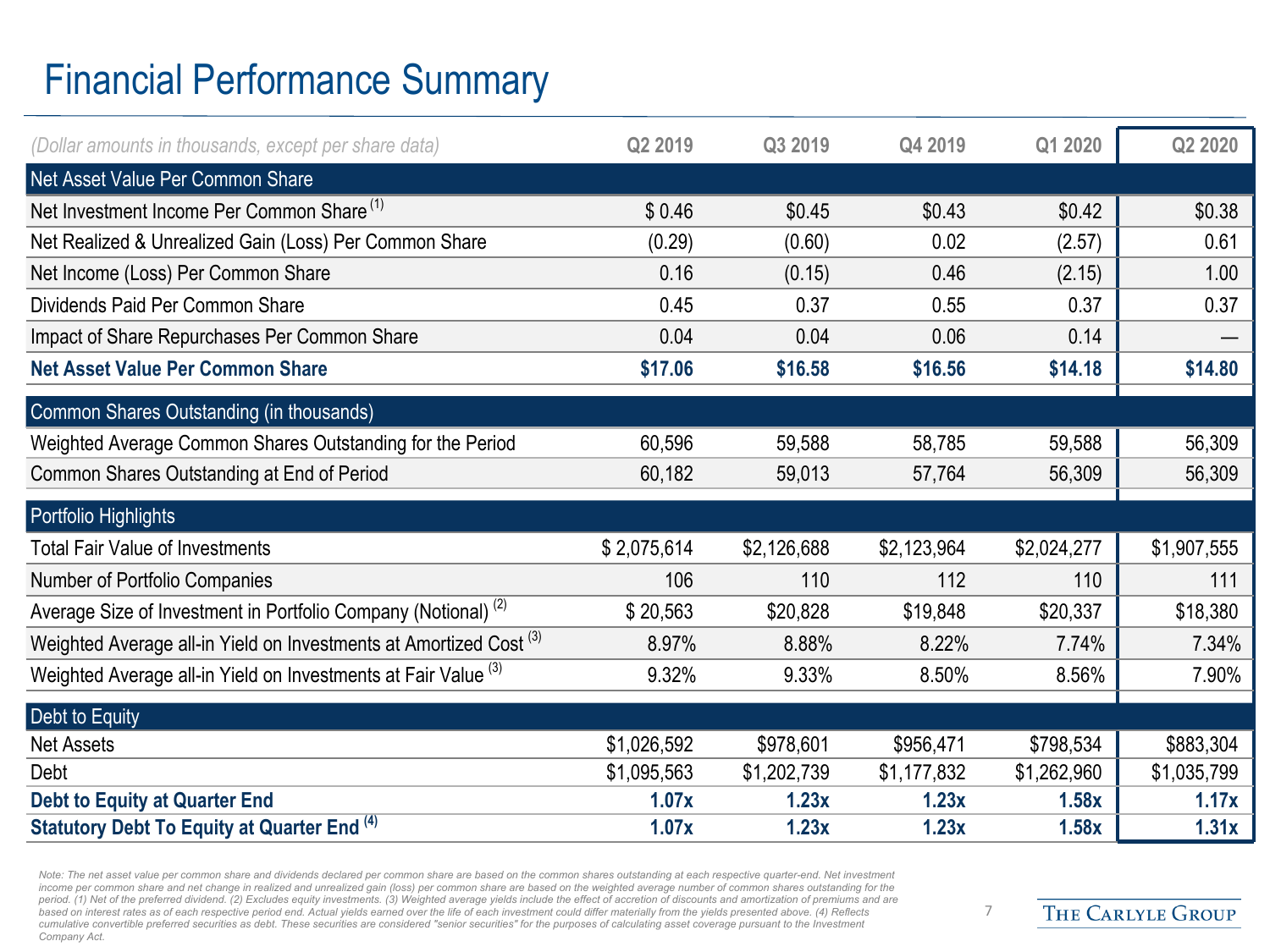## Origination Activity Detail

| (Dollar amounts in thousands and based on par/principal) | Q2 2019      |                           | Q3 2019    |               | Q4 2019    |                   | Q1 2020    |     | Q2 2020    |
|----------------------------------------------------------|--------------|---------------------------|------------|---------------|------------|-------------------|------------|-----|------------|
| TCG BDC Originations and Net Investment Activity         |              |                           |            |               |            |                   |            |     |            |
| <b>Investment Fundings</b>                               | \$231,361    | \$                        | 237,004    | $\$\$         | 289,763    | \$                | 328,119    | l\$ | 63,080     |
| Unfunded Commitments, Net Change                         | 24,789       |                           | 719        |               | (23, 963)  |                   | (45, 902)  |     | 13,630     |
| Sales and Repayments                                     | (305, 398)   |                           | (165, 672) |               | (319, 882) |                   | (288, 190) |     | (264, 200) |
| <b>Net Investment Activity</b>                           | \$ (49, 248) | $\boldsymbol{\mathsf{s}}$ | 72,051     | $\mathsf{\$}$ | (54, 082)  | $\boldsymbol{\$}$ | (5, 973)   | I\$ | (187, 490) |
|                                                          |              |                           |            |               |            |                   |            |     |            |
| TCG BDC Originations by Asset Type                       |              |                           |            |               |            |                   |            |     |            |
| <b>First Lien Debt</b>                                   | 74.65%       |                           | 68.10%     |               | 87.80%     |                   | 43.87%     |     | 65.43%     |
| First Lien, Last-out Debt                                | 7.64%        |                           | 12.25%     |               | 3.50%      |                   | $-\%$      |     | 33.17%     |
| Second Lien Debt                                         | 17.43%       |                           | 19.32%     |               | 7.92%      |                   | 50.03%     |     | 0.58%      |
| <b>Equity Investments</b>                                | 0.29%        |                           | 0.33%      |               | 0.78%      |                   | 6.10%      |     | 0.82%      |
|                                                          |              |                           |            |               |            |                   |            |     |            |
| TCG BDC Total Investment Portfolio at Fair Value (1)     |              |                           |            |               |            |                   |            |     |            |
| <b>First Lien Debt</b>                                   | 69.51%       |                           | 68.05%     |               | 74.63%     |                   | 73.02%     |     | 69.03%     |
| First Lien, Last-out Debt                                | 10.08%       |                           | 10.04%     |               | 3.68%      |                   | 2.79%      |     | 4.10%      |
| Second Lien Debt                                         | 9.79%        |                           | 10.92%     |               | 11.04%     |                   | 13.59%     |     | 14.61%     |
| <b>Equity Investments</b>                                | 1.40%        |                           | 1.44%      |               | 1.02%      |                   | 1.45%      |     | 1.66%      |
| <b>Investment Fund / Credit Fund</b>                     | 9.22%        |                           | 9.55%      |               | 9.63%      |                   | 9.15%      |     | 10.60%     |

Please refer to the Company's Form 10-Q for the period ended ended June 30, 2020 ("Form 10-Q") for more information. No assurance is given that the Company will continue to achieve *comparable results. (1) At quarter end.* 8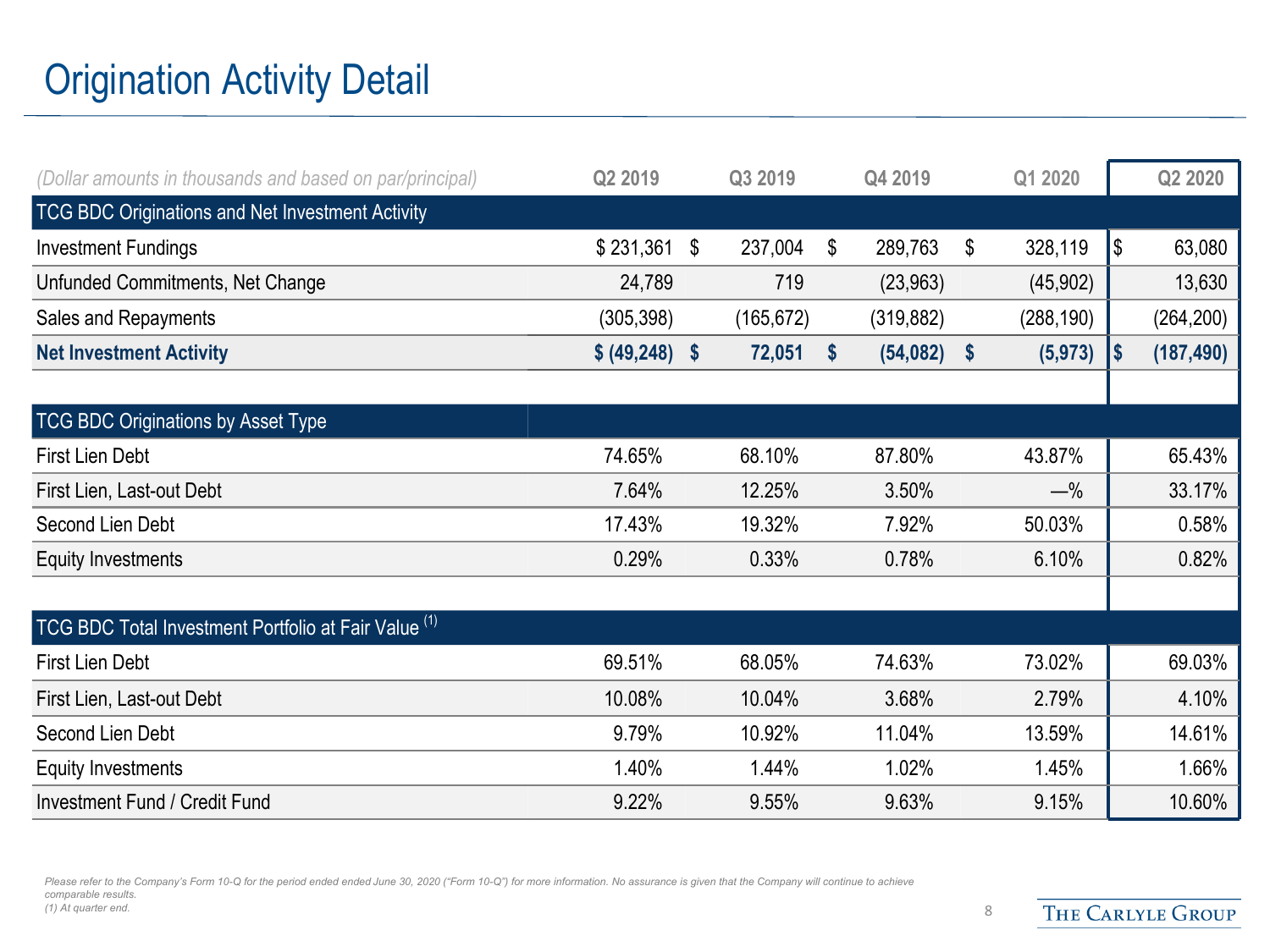## Quarterly Operating Results Detail

| (Dollar amounts in thousands)                      | Q2 2019   | Q3 2019     | Q4 2019  | Q1 2020     | Q2 2020          |
|----------------------------------------------------|-----------|-------------|----------|-------------|------------------|
| Investment Income                                  |           |             |          |             |                  |
| Interest Income                                    | \$45,468  | \$45,168    | \$44,248 | \$41,009    | \$35,026         |
| Payment-In-Kind Interest Income                    | 2,140     | 2,396       | 910      | 643         | 1,202            |
| Income From Credit Fund                            | 6,993     | 6,459       | 7,028    | 6,549       | 5,500            |
| Other Income                                       | 2,266     | 1,756       | 1,279    | 2,344       | 3,547            |
| <b>Total Investment Income</b>                     | \$56,867  | \$55,779    | \$53,465 | \$50,545    | \$45,275         |
| (Dollar amounts in thousands)                      | Q2 2019   | Q3 2019     | Q4 2019  | Q1 2020     | Q2 2020          |
| Expenses                                           |           |             |          |             |                  |
| Management Fees <sup>(1)</sup>                     | 7,913     | 8,016       | 7,702    | 7,386       | 7,065            |
| Incentive Fees <sup>(2)</sup>                      | 5,933     | 5,710       | 5,383    | 5,086       | 4,667            |
| <b>Interest Expense &amp; Credit Facility Fees</b> | 13,703    | 14,083      | 13,321   | 12,769      | 10,231           |
| <b>Other Expenses</b>                              | 1,287     | 1,166       | 1,447    | 1,280       | 1,520            |
| <b>Excise Tax Expense</b>                          | 60        | 49          | 235      | 52          | 100 <sub>1</sub> |
| Net Expenses                                       | 28,896    | 29,024      | 28,088   | 26,573      | 23,583           |
|                                                    |           |             |          |             |                  |
| <b>Net Investment Income</b>                       | 27,971    | 26,755      | 25,377   | 23,972      | 21,692           |
| Net Realized and Unrealized Gains (Losses)         | (18, 214) | (35, 744)   | 1,459    | (145, 072)  | 34,466           |
| <b>Net Income (Loss)</b>                           | \$9,757   | $$$ (8,989) | \$26,836 | \$(121,100) | \$56,158         |

*(1) Beginning October 1, 2017, the base management fee is calculated at an annual rate of 1.50% of the Company's gross assets, excluding cash and cash equivalents but including assets acquired*  through the use of leverage. In addition, on August 6, 2018, the Company's Board of Directors approved a one-third (0.50%) reduction in the 1.50% annual base management fee rate charged by the *Investment Adviser on assets financed using leverage in excess of 1.0x debt to equity. Effective July 1, 2018, the reduced annual fee of 1.00% applies to the average value of the Company's gross*  assets as of the end of the two most recently completed calendar quarters that exceeds the product of (i) 200% and (ii) the average value of the Company's net asset value at the end of the two most *recently completed calendar quarters.* 

*(2) Effective October 1, 2017, the Investment Adviser agreed to charge 17.5% instead of 20% with respect to the entire calculation of the incentive fee.* 

Note: There can be no assurance that we will continue to earn income at this rate and our income may decline. If our income declines, we may reduce the dividend we pay and the yield you earn may *decline. Refer to the consolidated financial statements included in Part I, Item 1 of the Company's Form 10-Q for additional details.* 

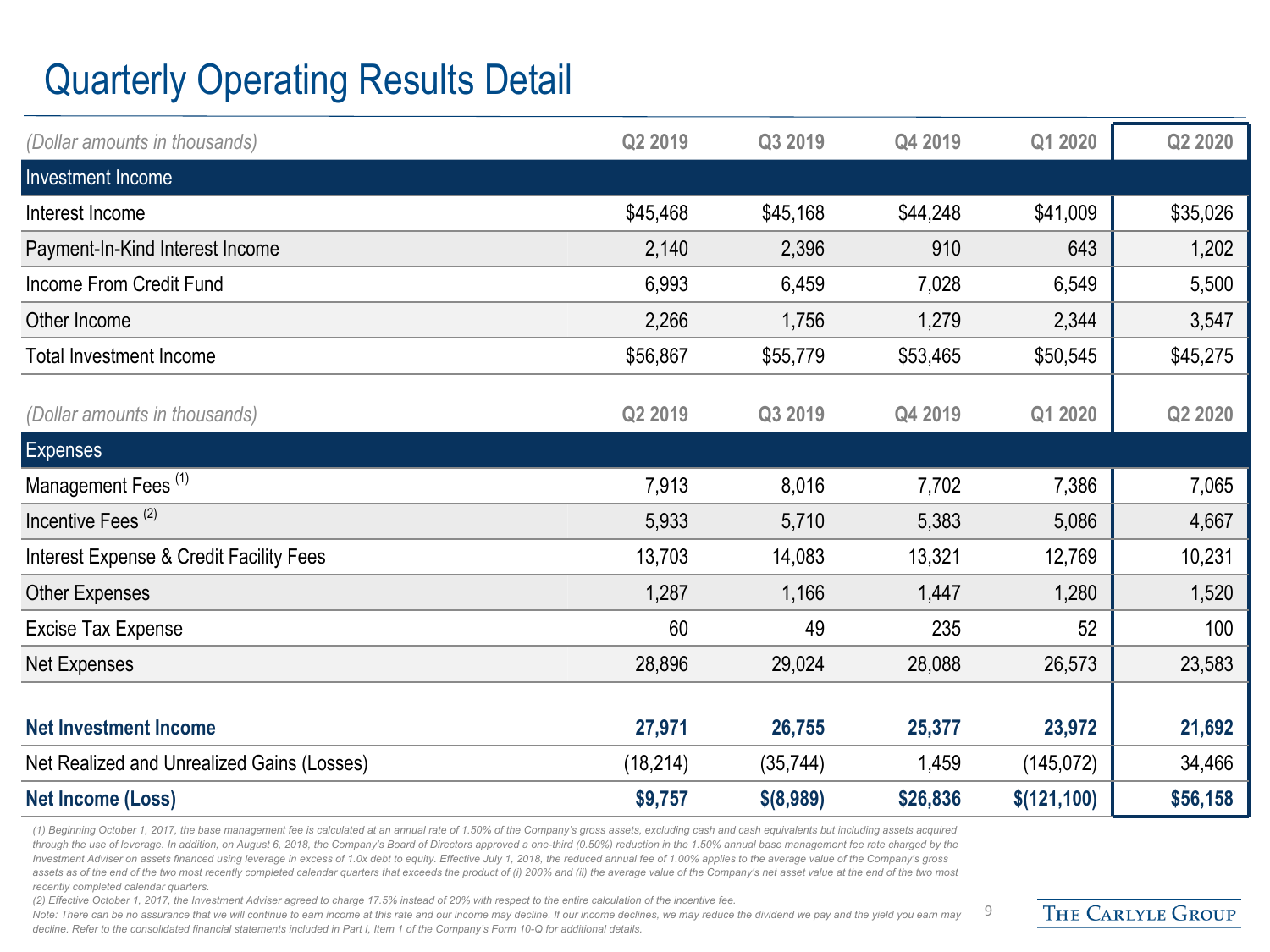## Quarterly Balance Sheet Detail

| (Dollar amounts in thousands, except per share data)                          | Q2 2019     | Q3 2019     | Q4 2019     | Q1 2020     | Q2 2020     |
|-------------------------------------------------------------------------------|-------------|-------------|-------------|-------------|-------------|
| <b>Assets</b>                                                                 |             |             |             |             |             |
| Investments-non-controlled/non-affiliated, at fair value                      | \$1,840,979 | \$1,893,216 | \$1,897,057 | \$1,826,422 | \$1,692,073 |
| Investments-non-controlled/affiliated, at fair value                          | 20,925      | 6,607       |             |             |             |
| Investments-controlled/affiliated, at fair value                              | 213,710     | 226,865     | 226,907     | 197,855     | 215,482     |
| Total investments, at fair value                                              | 2,075,614   | 2,126,688   | 2,123,964   | 2,024,277   | 1,907,555   |
| Cash and cash equivalents                                                     | 62,324      | 70,281      | 36,751      | 65,525      | 29,916      |
| Receivable for investment sold                                                | 14,854      | 5,725       | 6,162       | 15,655      | 53          |
| Deferred financing costs                                                      | 4,869       | 4,687       | 4,032       | 4,026       | 3,749       |
| Interest Receivable from Non-Controlled/Non-Affiliated/Affiliated Investments | 8,300       | 11,561      | 9,462       | 10,406      | 10,873      |
| Interest and Dividend Receivable from Controlled/Affiliated Investments       | 6,652       | 6,951       | 6,845       | 6,350       | 5,589       |
| Prepaid expenses and other assets                                             | 143         | 97          | 317         | 587         | 899         |
| <b>Total assets</b>                                                           | \$2,172,756 | \$2,225,990 | \$2,187,533 | \$2,126,826 | \$1,958,634 |
|                                                                               |             |             |             |             |             |
| Liabilities                                                                   |             |             |             |             |             |
|                                                                               |             |             |             |             |             |
| Payable for investments purchased                                             | $s-$        | \$11        | $s-$        | \$24,345    | \$61        |
| Secured borrowings                                                            | 649,397     | 756,511     | 616,543     | 701,609     | 474,386     |
| 2015-1 Notes payable, net of unamortized debt issuance costs                  | 446,166     | 446,228     | 446,289     | 446,351     | 446,413     |
| Senior Notes                                                                  |             |             | 115,000     | 115,000     | 115,000     |
| Due to Investment Adviser                                                     | 228         | 142         |             |             |             |
| Interest and credit facility fees payable                                     | 7,563       | 7,680       | 6,764       | 6,100       | 4,532       |
| Dividend payable                                                              | 27,082      | 21,825      | 31,760      | 20,824      | 21,379      |
| Base management and incentive fees payable                                    | 13,846      | 13,726      | 13,236      | 12,333      | 11,572      |
| Administrative service fees payable                                           | 128         | 66          | 77          | 98          | 129         |
| Other accrued expenses and liabilities                                        | 1,754       | 1,200       | 1,393       | 1,632       | 1,858       |
| <b>Total liabilities</b>                                                      | 1,146,164   | 1,247,389   | 1,231,062   | 1,328,292   | 1,075,330   |
| <b>Net assets</b>                                                             | 1,026,592   | 978,601     | 956,471     | 798,534     | 883,304     |
| Total liabilities & net assets                                                | \$2,172,756 | \$2,225,990 | \$2,187,533 | \$2,126,826 | \$1,958,634 |
| <b>Net Asset Value Per Common Share</b>                                       | \$17.06     | \$16.58     | \$16.56     | \$14.18     | \$14.80     |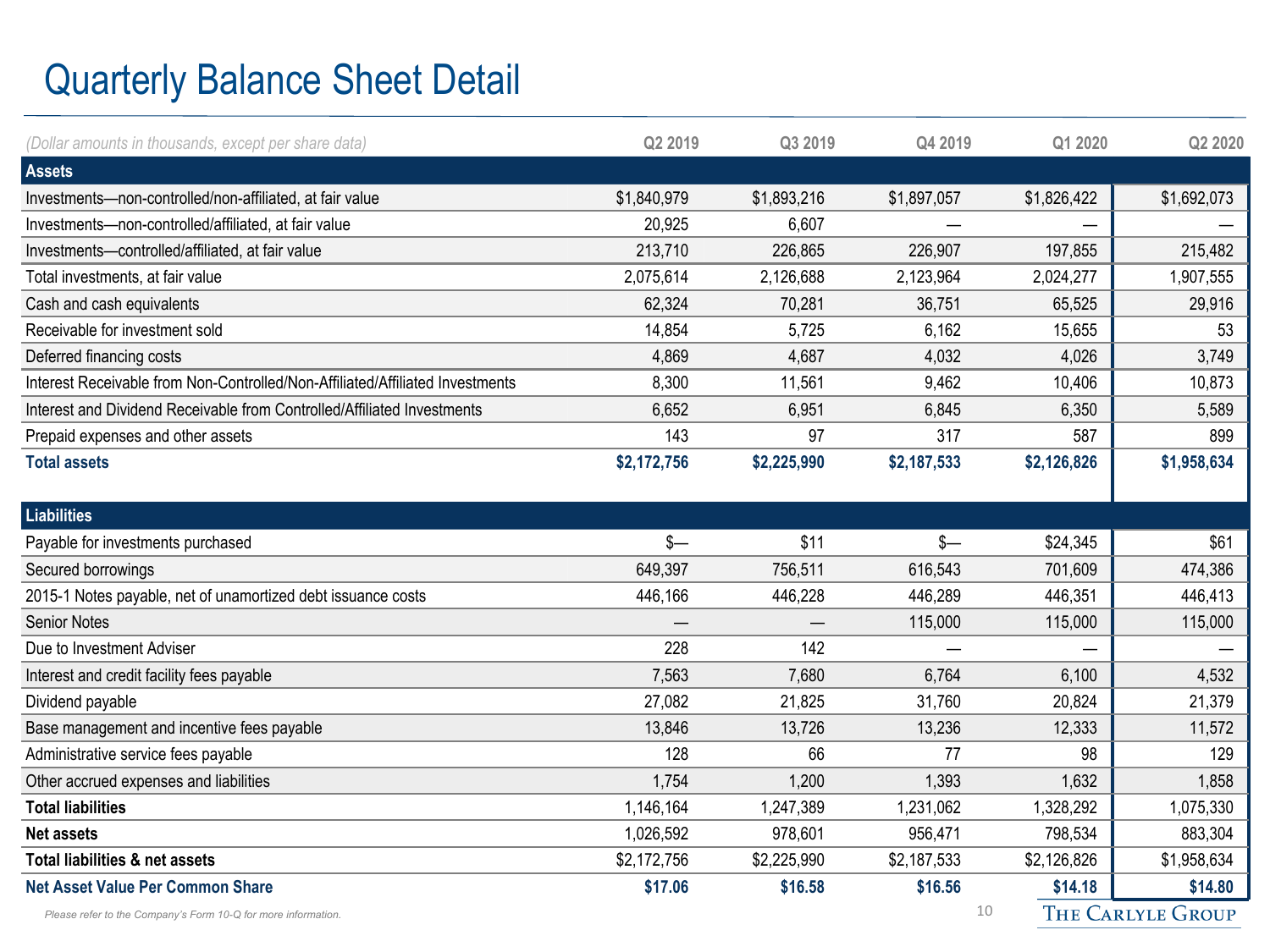### Credit Fund Update (11% of TCG BDC Portfolio)

#### **Credit Fund Key Statistics Portfolio Composition**

| Total Investments and Commitments (\$mm)        | \$1,324      |
|-------------------------------------------------|--------------|
| Unfunded Commitments (\$mm)                     | \$66         |
| Investments at Fair Value (\$mm)                | \$1,258      |
| Yield of Debt Investments $(\%)$ <sup>(1)</sup> | 5.56%        |
| Number of Investments                           | 63           |
| First Lien Exposure $(\%)^{(2)}$                | 96%          |
| Floating / Fixed $(\%)$ <sup>(3)</sup>          | 98.3% / 1.7% |
| Dividend Yield to TCG BDC                       | 10%          |





| (Dollar amounts in thousands and based on par/principal)    | Q2 2019   | Q3 2019    | Q4 2019       |   | Q1 2020    | Q2 2020   |
|-------------------------------------------------------------|-----------|------------|---------------|---|------------|-----------|
| <b>Credit Fund Originations and Net Investment Activity</b> |           |            |               |   |            |           |
| <b>Investment Fundings</b>                                  | \$121,117 | 93,821     | 139,134       | S | 179,383    | 56,795    |
| Unfunded Commitments, Net Change                            | (16,635)  | 1.429      | 11,101        |   | (33, 615)  | (26, 933) |
| Sales and Repayments                                        | (43, 351) | (154, 969) | (165, 292)    |   | (141, 762) | (39, 584) |
| <b>Net Investment Activity</b>                              | \$61,131  | (59, 719)  | $(15,057)$ \$ |   | 4,006      | (9, 722)  |

*(1) Weighted average yields at cost of the debt investments include the effect of accretion of discounts and amortization of premiums and are based on interest rates as of period end. Actual*  yields earned over the life of each investment could differ materially from the yields presented above. (2) First lien, excluding loans categorized as first lien last out, as a % of fair value. (3) % of *fair value of first and second lien debt.*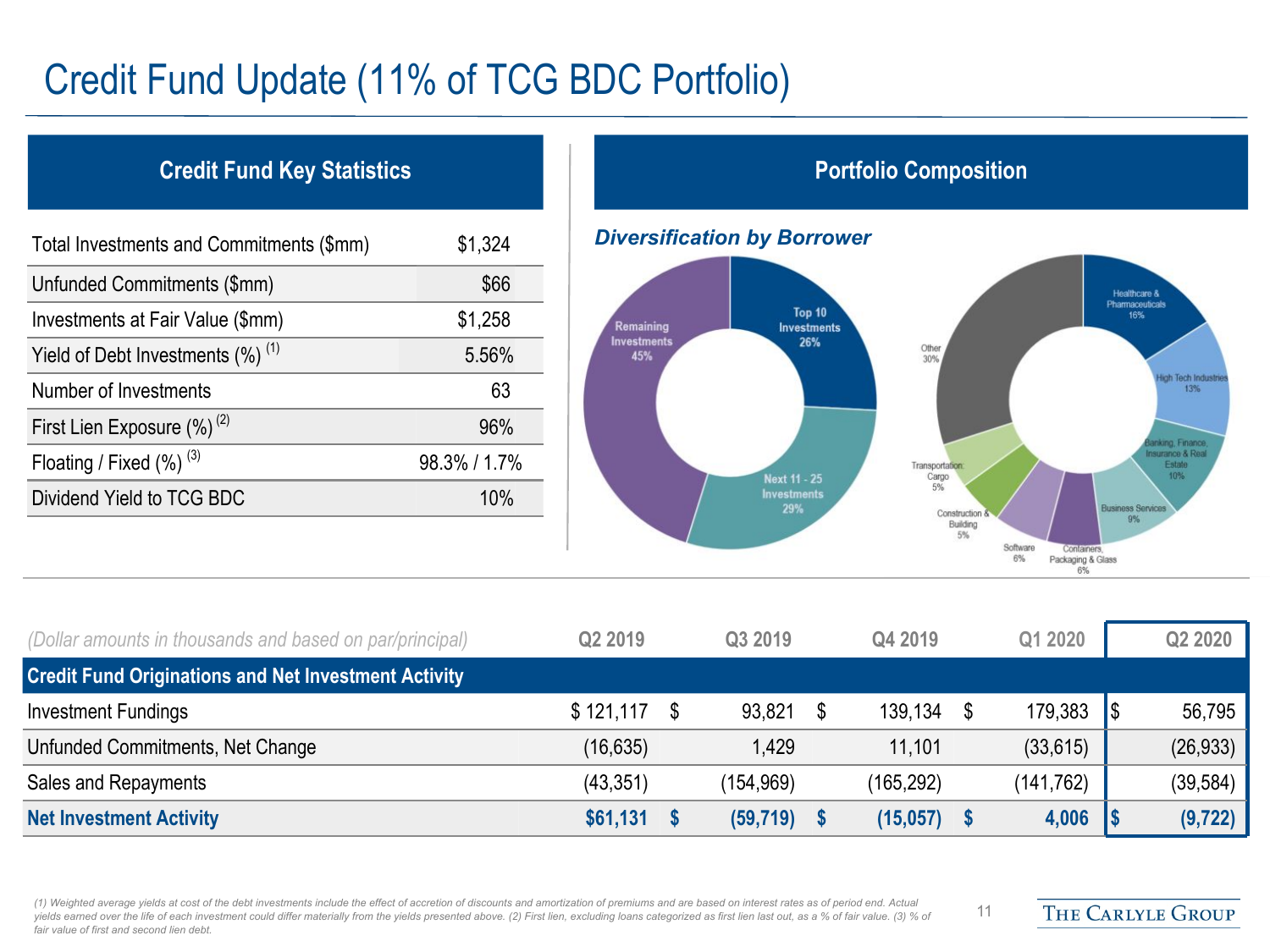#### Net Asset Value Per Common Share Bridge





*Note: The net asset value per common share and dividends declared per common share are based on the common shares outstanding at each respective quarter-end. Net investment*  income per common share and net realized and unrealized gain (loss) per common share are based on the weighted average number of common shares outstanding for the period. Net that is a the period. Net that is also net of t

THE CARLYLE GROUP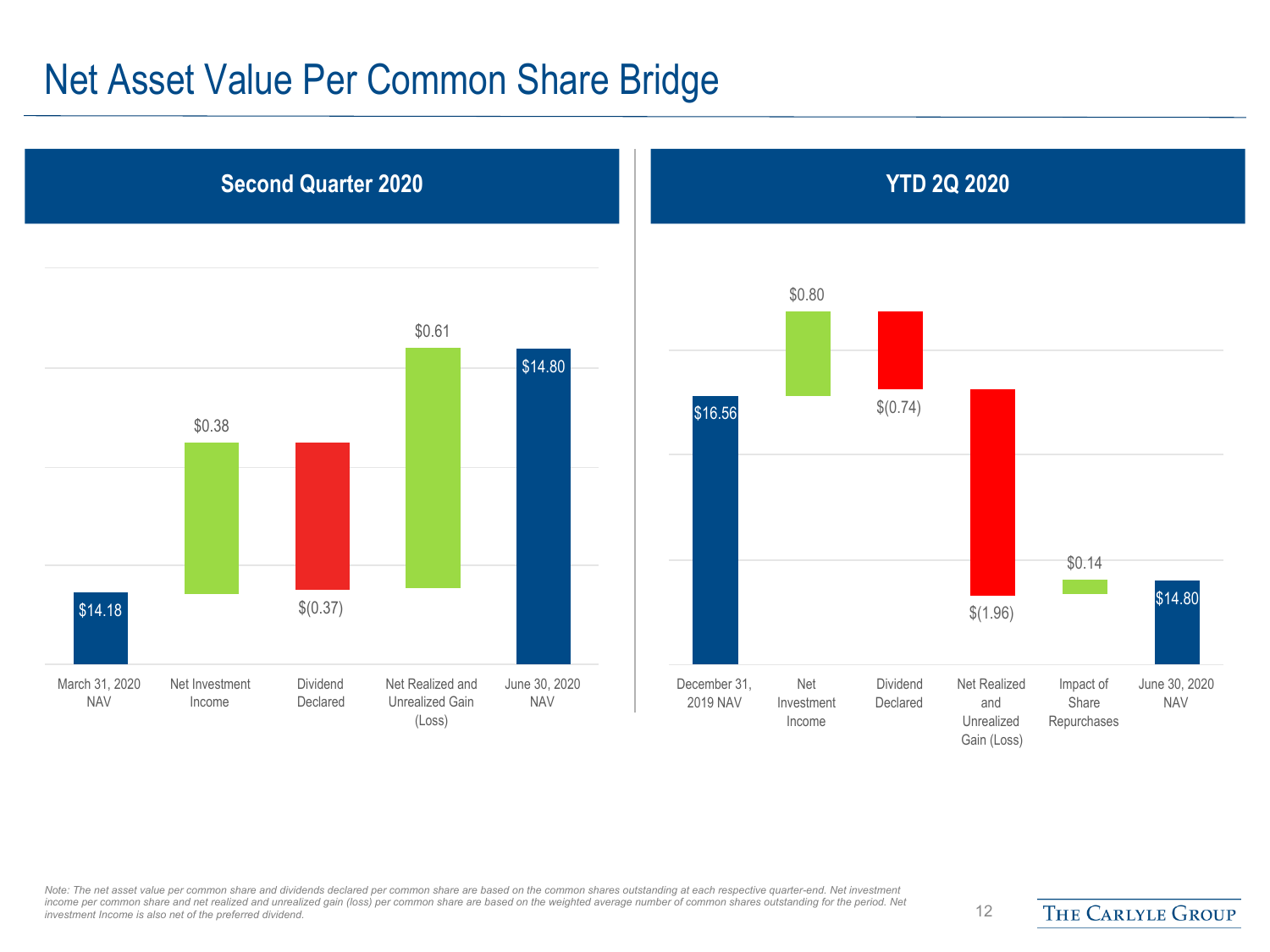## Risk Rating Distribution

- During the second quarter, the Investment Adviser reevaluated and revised its Internal Risk Ratings and policies across the Carlyle Direct Lending platform to more appropriately assess portfolio risk across all market conditions, including the current COVID-19 environment. The revised methodology incorporates greater focus on expectations for future company performance and industry outlook, and creates greater consistency in risk rating assignment across all investments by removing the direct tie of historical financial results to the "base case" projections derived at the time of our initial investment. Key drivers of internal risk rating used in the revised methodology are substantially the same as those used in the legacy methodology, and include financial metrics, financial covenants, liquidity and enterprise value coverage.
- As of June 30, 2020, 5 borrowers were on non-accrual status, representing 3.7% of total investments at fair value and 6.0% at amortized cost

|                | <b>Internal Risk Ratings</b><br>as of June 30, 2020 <sup>(1)</sup>                                                                                                                                                                                                                                                                                                                                                  | <b>Fair Value</b><br>(in millions) | $%$ of<br><b>Fair Value</b> |
|----------------|---------------------------------------------------------------------------------------------------------------------------------------------------------------------------------------------------------------------------------------------------------------------------------------------------------------------------------------------------------------------------------------------------------------------|------------------------------------|-----------------------------|
|                | Borrower is operating above expectations, and the trends and risk factors are generally favorable.                                                                                                                                                                                                                                                                                                                  | \$37.3                             | 2.23%                       |
| $\overline{2}$ | Borrower is operating generally as expected or at an acceptable level of performance. The level of<br>risk to our initial cost bases is similar to the risk to our initial cost basis at the time of origination. This<br>is the initial risk rating assigned to all new borrowers.                                                                                                                                 | 1,145.7                            | 68.45%                      |
| 3              | Borrower is operating below expectations and level of risk to our cost basis has increased since the<br>time of origination. The borrower may be out of compliance with debt covenants. Payments are<br>generally current although there may be higher risk of payment default.                                                                                                                                     | 412.4                              | 24.65%                      |
| 4              | Borrower is operating materially below expectations and the loan's risk has increased materially since<br>origination. In addition to the borrower being generally out of compliance with debt covenants, loan<br>payments may be past due, but generally not by more than 120 days. It is anticipated that we may<br>not recoup our initial cost basis and may realize a loss of our initial cost basis upon exit. | 36.8                               | 2.20%                       |
| 5              | Borrower is operating substantially below expectations and the loan's risk has increased substantially<br>since origination. Most or all of the debt covenants are out of compliance and payments are<br>substantially delinguent. It is anticipated that we will not recoup our initial cost basis and may realize<br>a substantial loss of our initial cost basis upon exit.                                      | 41.3                               | 2.47%                       |
|                | Total                                                                                                                                                                                                                                                                                                                                                                                                               | \$1,673.5                          | 100.00%                     |